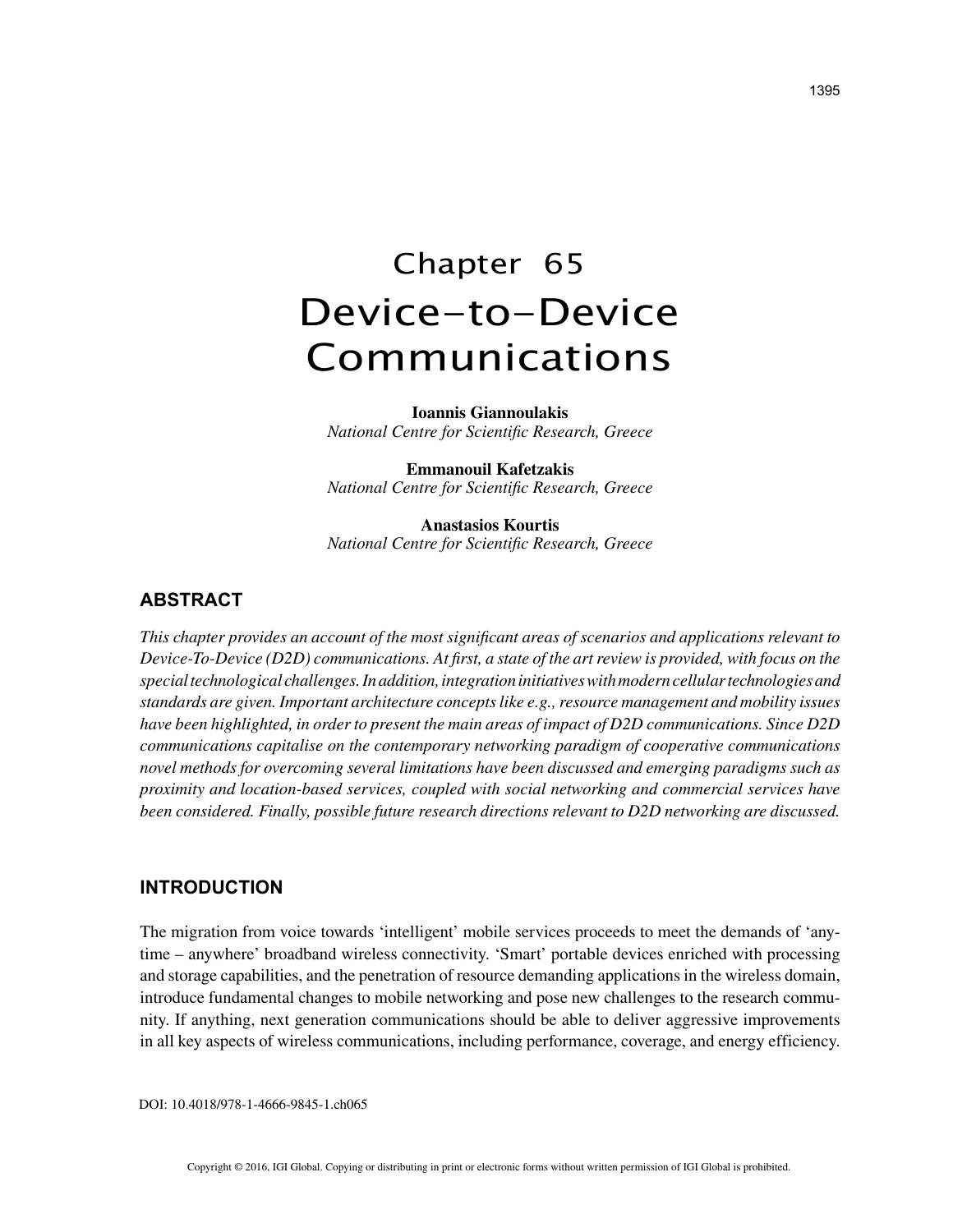Whereas currently there is no complete technological definition of what comes after the state-of-theart wireless technologies, the anticipated communication requirements may already be understood from users' perspective. People desire to be connected at all times, from any location, leveraging on the rich set of services provided by modern multimedia-over-wireless networks. The major upcoming challenge will be how the offered services will conform to the desire of the public for ubiquitous broadband wireless communications. The term D2D commonly refers to technologies that empower wireless devices with direct communication and data exchange capabilities, without the need of fixed infrastructure, although the latter may still be responsible for centralized management of resource allocation, signalling, radio link control and other important tasks.

Innovative wireless technologies like D2D receive increasing interest of hardware manufacturers, telecom operators and end-users, in consideration of the new wireless reality. Licensed spectrum becomes scarcer day-by-day and at the same time, large infrastructure investments are imperative. D2D communications come to address most of these issues by effectively reusing cellular resources and transforming user's connectivity experience in a systematic and methodical way.

A smooth yet powerful way for spatial spectrum reuse and cellular traffic offloading is envisioned. With the rise of context-aware software and the advance of location-based applications, D2D communications play an increasingly important role due to the ability to leverage on the discovery of nearby devices, reducing communication costs and optimizing the received quality of experience. In addition, D2D capabilities produce added value for existing wireless networks and constitute a continuously rising market. Mobile operators and vendors are increasingly interested to explore the dynamics of this novel wireless connectivity architecture, and to integrate such techniques to the existing infrastructure.

Currently, Wireless Local-Area Networks (WLANs) (i.e., based on the IEEE 802.11 standards) and Wireless Personal-Area Networks (WPANs) (as e.g., Bluetooth) have gained increased popularity, because they are able to provide Internet access and data services at reduced cost. However, communications that take place on some part of the licensed spectrum of a cellular network could become better in terms of interference avoidance. In addition, location based services through the above mentioned methods require users to manually pair their peers or establish connections through the access points.

Therefore, D2D communications could make things more convenient, since the base station can handle pairing of devices more efficiently and also it may provide better user experience. On the other hand, as will be explained later, although D2D communications can provide several benefits both for users and the cellular network, the extensive use of D2D communications can infer harmful interference to cellular users in case of sharing the same resources.

In this point it would be helpful to contrast D2D communications with Mobile Ad hoc NETworks (MANETs) that have been studied and analyzed extensively for over about three decades. A key difference resides in that D2D can normally rely on help from the network infrastructure (i.e., eNBs) for control functions like synchronization, session setup, resource allocation, routing, and other overhead-consuming functions that are severely resource consuming in a MANET. Moreover, D2D communications typically consist of local and single-hop links, while multihop routing is typically required in a MANET. When long transmission hops are unavoidable, network performance is unavoidably reduced.

The rest of this chapter is structured as follows. Section 2 provides a state-of-the-art in the region of D2D communications, succeeded by a description of potential application scenarios, presented in Section 3. The most significant aspects of the current Long Term Evolution-Advanced (LTE-A) standard and the integration of the D2D architecture have been introduced in Section 4. Section 5 presents the important concept of Cooperative Communications. Section 6 concludes the chapter.